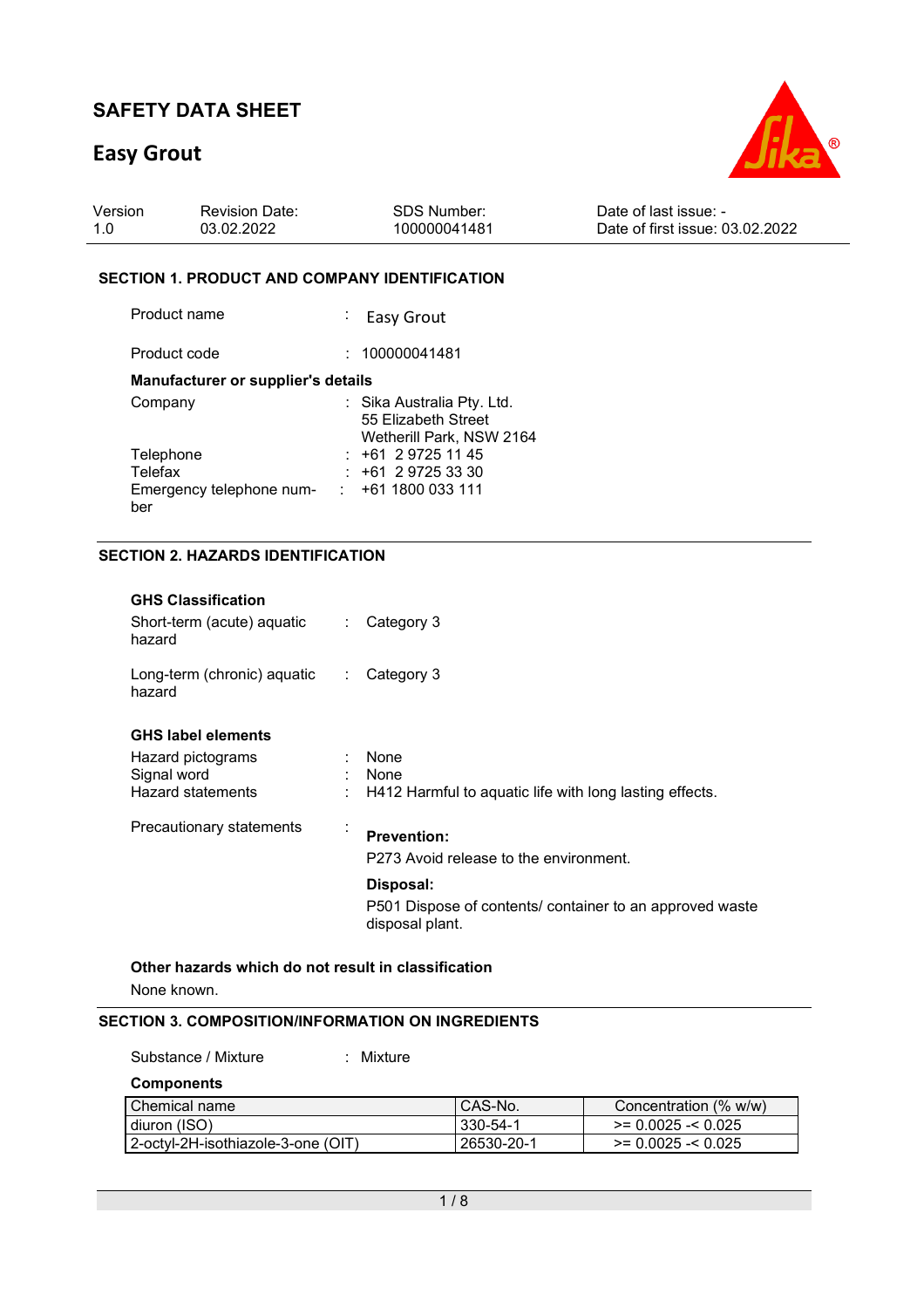# **Easy Grout**



| Version<br>1.0          | <b>Revision Date:</b><br>03.02.2022  |    | SDS Number:<br>100000041481                                                                                   | Date of last issue: -<br>Date of first issue: 03.02.2022 |
|-------------------------|--------------------------------------|----|---------------------------------------------------------------------------------------------------------------|----------------------------------------------------------|
|                         | <b>SECTION 4. FIRST AID MEASURES</b> |    |                                                                                                               |                                                          |
|                         | General advice                       |    | No hazards which require special first aid measures.                                                          |                                                          |
|                         | If inhaled                           |    | Move to fresh air.                                                                                            |                                                          |
| In case of skin contact |                                      |    | $\therefore$ Take off contaminated clothing and shoes immediately.<br>Wash off with soap and plenty of water. |                                                          |
|                         | In case of eye contact               | ÷. | Flush eyes with water as a precaution.<br>Remove contact lenses.<br>Keep eye wide open while rinsing.         |                                                          |

| If swallowed                                                      | Clean mouth with water and drink afterwards plenty of water.<br>Do not give milk or alcoholic beverages.<br>Never give anything by mouth to an unconscious person. |
|-------------------------------------------------------------------|--------------------------------------------------------------------------------------------------------------------------------------------------------------------|
| Most important symptoms<br>and effects, both acute and<br>delayed | No known significant effects or hazards.<br>See Section 11 for more detailed information on health effects<br>and symptoms.                                        |
| Notes to physician                                                | Treat symptomatically.                                                                                                                                             |

## **SECTION 5. FIREFIGHTING MEASURES**

|                  | Suitable extinguishing media : Use extinguishing measures that are appropriate to local cir-<br>cumstances and the surrounding environment. |
|------------------|---------------------------------------------------------------------------------------------------------------------------------------------|
| ucts             | Hazardous combustion prod- : No hazardous combustion products are known                                                                     |
| ods              | Specific extinguishing meth- : Standard procedure for chemical fires.                                                                       |
| for firefighters | Special protective equipment : In the event of fire, wear self-contained breathing apparatus.                                               |

## **SECTION 6. ACCIDENTAL RELEASE MEASURES**

| tive equipment and emer-<br>gency procedures             | Personal precautions, protec-: For personal protection see section 8.                                      |
|----------------------------------------------------------|------------------------------------------------------------------------------------------------------------|
| Environmental precautions                                | No special environmental precautions required.                                                             |
| Methods and materials for<br>containment and cleaning up | Wipe up with absorbent material (e.g. cloth, fleece).<br>Keep in suitable, closed containers for disposal. |

#### **SECTION 7. HANDLING AND STORAGE**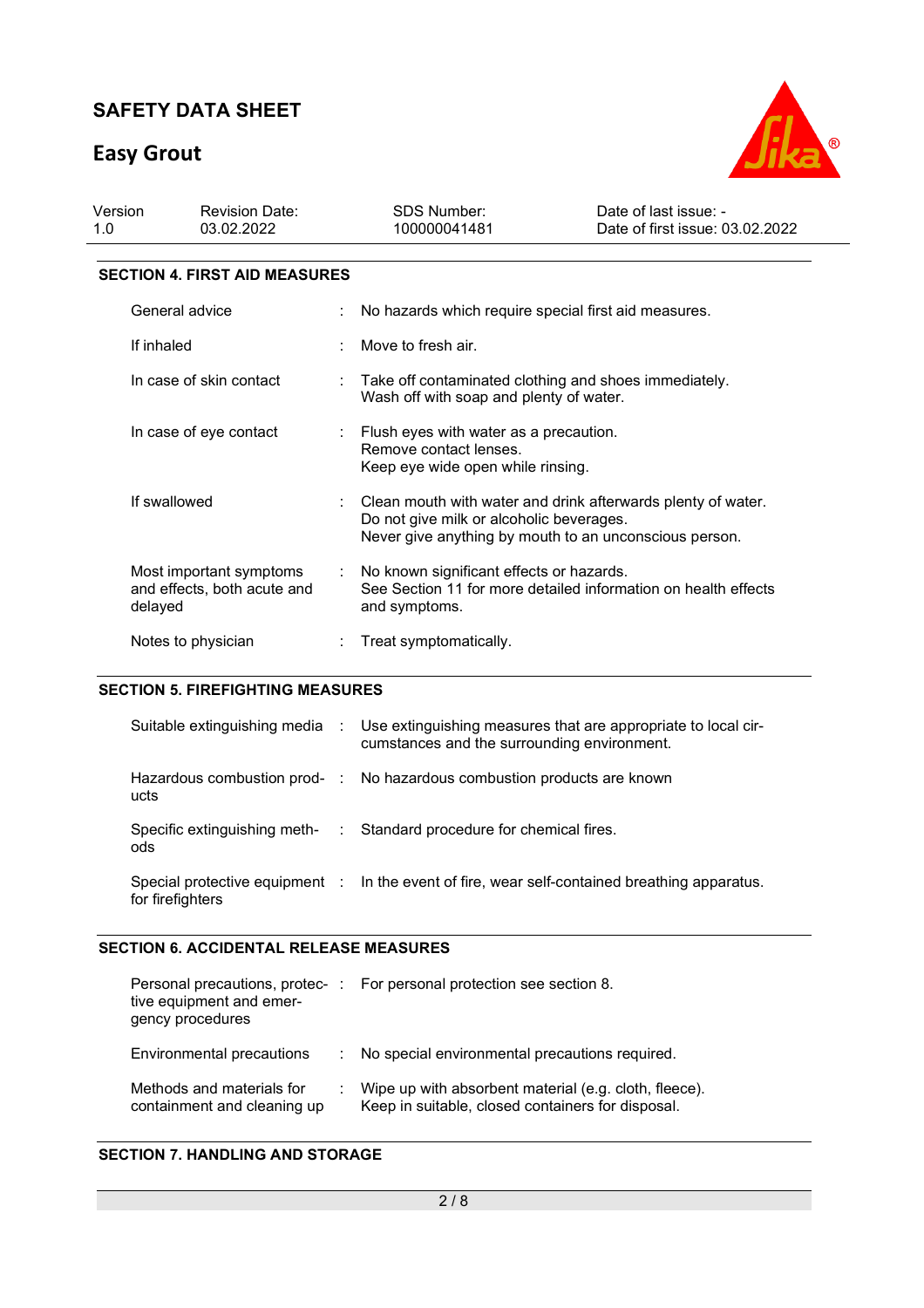# **Easy Grout**



| Version<br>1.0 |                    | <b>Revision Date:</b><br>03.02.2022 | <b>SDS Number:</b><br>100000041481                                                                                                                      | Date of last issue: -<br>Date of first issue: 03.02.2022 |
|----------------|--------------------|-------------------------------------|---------------------------------------------------------------------------------------------------------------------------------------------------------|----------------------------------------------------------|
|                | fire and explosion |                                     | Advice on protection against : Normal measures for preventive fire protection.                                                                          |                                                          |
|                |                    | Advice on safe handling             | : For personal protection see section 8.<br>No special handling advice required.<br>Follow standard hygiene measures when handling chemical<br>products |                                                          |
|                | Hygiene measures   |                                     | When using do not eat or drink.<br>When using do not smoke.                                                                                             |                                                          |
|                |                    | Conditions for safe storage         | Keep container tightly closed in a dry and well-ventilated<br>place.<br>Store in accordance with local regulations.                                     |                                                          |
|                | Materials to avoid |                                     | No special restrictions on storage with other products.                                                                                                 |                                                          |

## **SECTION 8. EXPOSURE CONTROLS/PERSONAL PROTECTION**

### **Components with workplace control parameters**

| Components                          | CAS-No.                                                                                                                                                                                                                                                                                                                  | Value type<br>(Form of<br>exposure)                                                                                                                                                                                                    | Control parame-<br>ters / Permissible<br>concentration         | <b>Basis</b> |
|-------------------------------------|--------------------------------------------------------------------------------------------------------------------------------------------------------------------------------------------------------------------------------------------------------------------------------------------------------------------------|----------------------------------------------------------------------------------------------------------------------------------------------------------------------------------------------------------------------------------------|----------------------------------------------------------------|--------------|
| diuron (ISO)                        | 330-54-1                                                                                                                                                                                                                                                                                                                 | <b>TWA</b>                                                                                                                                                                                                                             | $10$ mg/m $3$                                                  | AU OEL       |
|                                     | cinogen                                                                                                                                                                                                                                                                                                                  |                                                                                                                                                                                                                                        | Further information: Category 2 (Carc. 2) Suspected human car- |              |
| Appropriate engineering<br>controls | vent exposure to vapours.                                                                                                                                                                                                                                                                                                |                                                                                                                                                                                                                                        | Use adequate ventilation and/or engineering controls to pre-   |              |
| Personal protective equipment       |                                                                                                                                                                                                                                                                                                                          |                                                                                                                                                                                                                                        |                                                                |              |
| Respiratory protection<br>÷.        |                                                                                                                                                                                                                                                                                                                          | In case of inadequate ventilation wear respiratory protection.<br>Respirator selection must be based on known or anticipated<br>exposure levels, the hazards of the product and the safe<br>working limits of the selected respirator. |                                                                |              |
| Hand protection                     | Chemical-resistant, impervious gloves complying with an<br>approved standard should be worn at all times when handling<br>chemical products if a risk assessment indicates this is nec-<br>essary.<br>Follow AS/NZS 1337.1<br>Recommended: Butyl rubber/nitrile rubber gloves.<br>Contaminated gloves should be removed. |                                                                                                                                                                                                                                        |                                                                |              |
| Eye protection                      | Safety glasses                                                                                                                                                                                                                                                                                                           |                                                                                                                                                                                                                                        |                                                                |              |
| Skin and body protection            | clothing, long trousers)<br>Follow AS 2210:3                                                                                                                                                                                                                                                                             |                                                                                                                                                                                                                                        | Protective clothing (e.g. safety shoes, long-sleeved working   |              |

### **SECTION 9. PHYSICAL AND CHEMICAL PROPERTIES**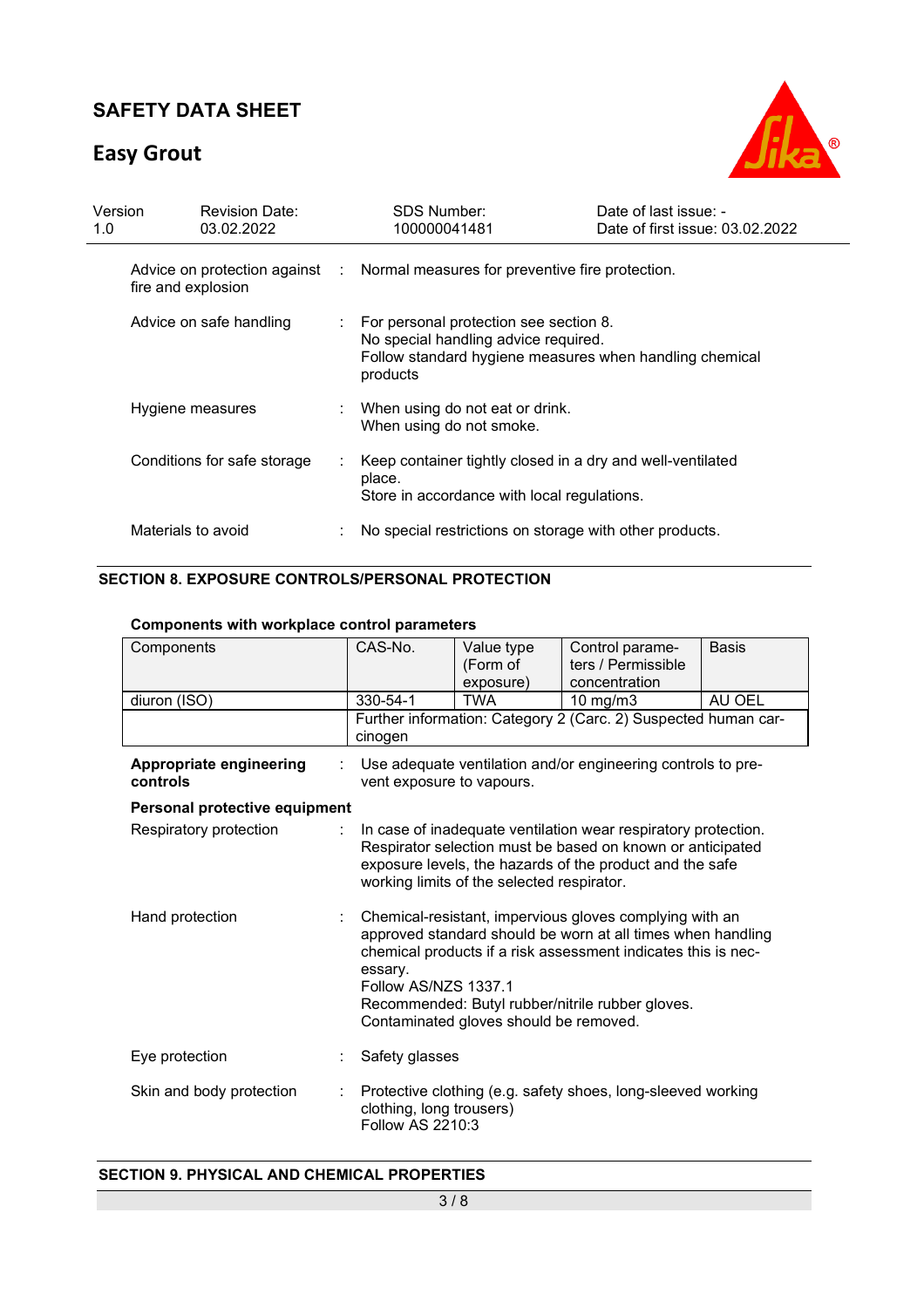# **Easy Grout**



| Version<br>1.0 | <b>Revision Date:</b><br>03.02.2022                 |                | SDS Number:<br>100000041481                            | Date of last issue: -<br>Date of first issue: 03.02.2022 |
|----------------|-----------------------------------------------------|----------------|--------------------------------------------------------|----------------------------------------------------------|
|                | Appearance                                          |                | paste                                                  |                                                          |
|                | Colour                                              |                | various                                                |                                                          |
|                | Odour                                               |                | No data available                                      |                                                          |
|                | <b>Odour Threshold</b>                              |                | No data available                                      |                                                          |
| pH             |                                                     |                | No data available                                      |                                                          |
|                | Melting point/range / Freezing                      | $\sim$         | No data available                                      |                                                          |
|                | point<br>Boiling point/boiling range                |                | No data available                                      |                                                          |
|                | Flash point                                         |                | No data available                                      |                                                          |
|                | Evaporation rate                                    |                | No data available                                      |                                                          |
|                | Flammability (solid, gas)                           |                | No data available                                      |                                                          |
|                | Upper explosion limit / Upper<br>flammability limit | ÷              | No data available                                      |                                                          |
|                | Lower explosion limit / Lower<br>flammability limit | $\sim$ 10 $\,$ | No data available                                      |                                                          |
|                | Vapour pressure                                     |                | 23 hPa                                                 |                                                          |
|                | Relative vapour density                             |                | No data available                                      |                                                          |
|                | Density                                             |                | ca. 1.8 g/cm3 (20 °C (68 °F))                          |                                                          |
|                | Solubility(ies)<br>Water solubility                 |                | No data available                                      |                                                          |
|                | Solubility in other solvents                        | $\sim 10$      | No data available                                      |                                                          |
|                | Partition coefficient: n-                           |                | No data available                                      |                                                          |
|                | octanol/water<br>Auto-ignition temperature          |                | No data available                                      |                                                          |
|                | Decomposition temperature                           |                | No data available                                      |                                                          |
|                | Viscosity<br>Viscosity, dynamic                     |                | No data available                                      |                                                          |
|                | Viscosity, kinematic                                |                | No data available                                      |                                                          |
|                | <b>Explosive properties</b>                         |                | No data available                                      |                                                          |
|                | Oxidizing properties                                |                | No data available                                      |                                                          |
|                | Volatile organic compounds                          |                | Directive 2010/75/EU of 24 November 2010 on industrial |                                                          |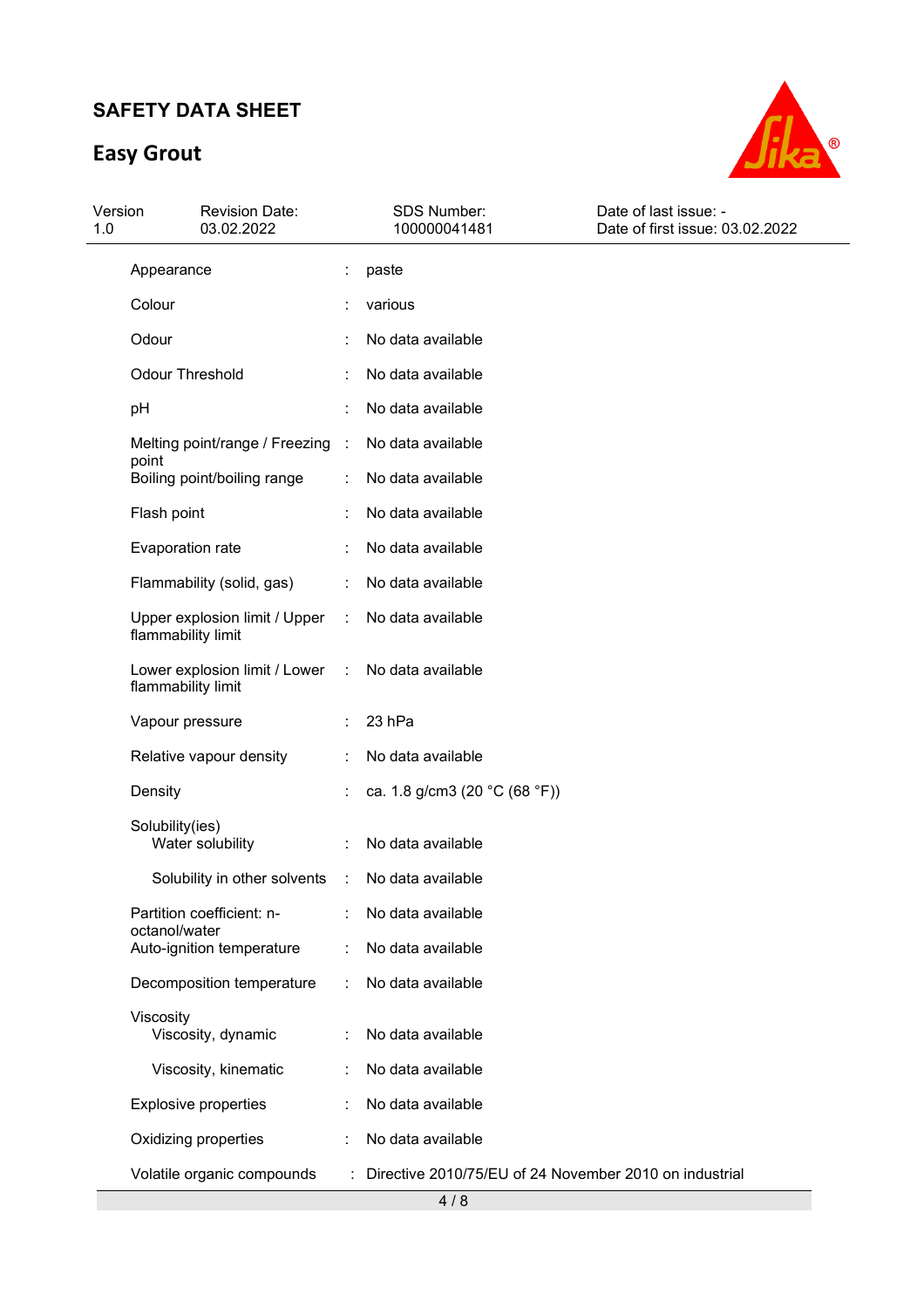# **Easy Grout**



| Version | <b>Revision Date:</b> | SDS Number:  | Date of last issue: -           |
|---------|-----------------------|--------------|---------------------------------|
| 1.0     | 03.02.2022            | 100000041481 | Date of first issue: 03.02.2022 |

emissions (integrated pollution prevention and control) Volatile organic compounds (VOC) content: 0.42% w/w

### **SECTION 10. STABILITY AND REACTIVITY**

| Reactivity             | ÷ | No dangerous reaction known under conditions of normal use.            |
|------------------------|---|------------------------------------------------------------------------|
| Chemical stability     |   | : The product is chemically stable.                                    |
| tions                  |   | Possibility of hazardous reac- : No hazards to be specially mentioned. |
| Conditions to avoid    | ÷ | No data available                                                      |
| Incompatible materials |   | see section 7.                                                         |

### **SECTION 11. TOXICOLOGICAL INFORMATION**

#### **Acute toxicity**

Not classified based on available information.

### **Skin corrosion/irritation**

Not classified based on available information.

#### **Serious eye damage/eye irritation**

Not classified based on available information.

### **Respiratory or skin sensitisation**

#### **Skin sensitisation**

Not classified based on available information.

#### **Respiratory sensitisation**

Not classified based on available information.

#### **Chronic toxicity**

#### **Germ cell mutagenicity**

Not classified based on available information.

#### **Carcinogenicity**

Not classified based on available information.

#### **Reproductive toxicity**

Not classified based on available information.

#### **STOT - single exposure**

Not classified based on available information.

#### **STOT - repeated exposure**

Not classified based on available information.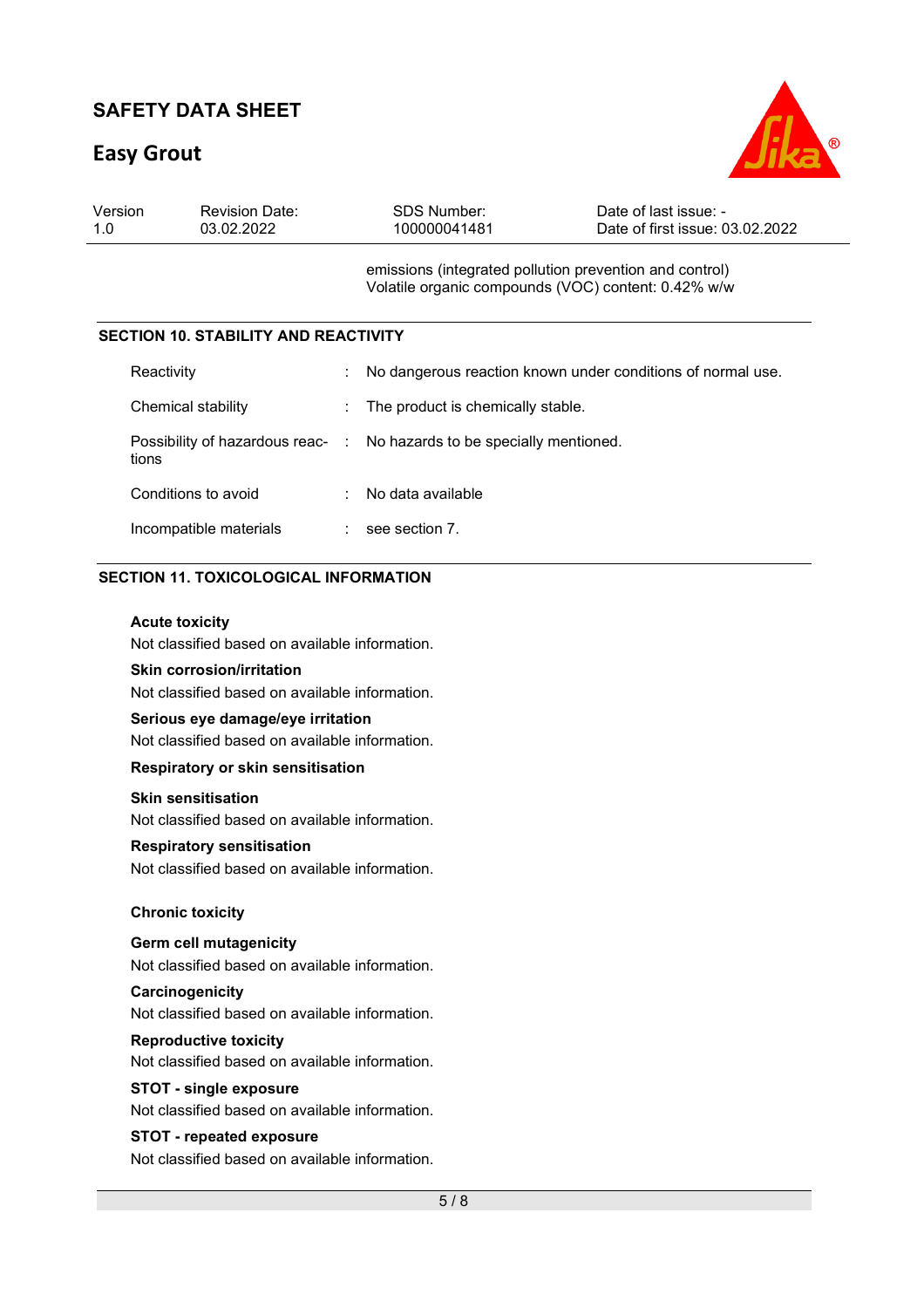# **Easy Grout**



| Version | <b>Revision Date:</b> | SDS Number:  | Date of last issue: -           |
|---------|-----------------------|--------------|---------------------------------|
|         | 03.02.2022            | 100000041481 | Date of first issue: 03.02.2022 |

#### **Aspiration toxicity**

Not classified based on available information.

#### **SECTION 12. ECOLOGICAL INFORMATION**

#### **Ecotoxicity**

| <b>Components:</b>                       |     |
|------------------------------------------|-----|
| diuron (ISO):                            |     |
| M-Factor (Acute aquatic tox- :<br>icity) | 10  |
| M-Factor (Chronic aquatic<br>toxicity)   | 10  |
| 2-octyl-2H-isothiazole-3-one (OIT):      |     |
| M-Factor (Acute aquatic tox- :<br>icity) | 100 |
| M-Factor (Chronic aquatic<br>toxicity)   | 100 |

### **Persistence and degradability**

No data available

**Bioaccumulative potential**  No data available

#### **Mobility in soil**

No data available

**Other adverse effects** 

#### **Product:**

Additional ecological infor-: There is no data available for this product. mation

#### **SECTION 13. DISPOSAL CONSIDERATIONS**

#### **Disposal methods**

| Contaminated packaging | Empty containers should be taken to an approved waste han- |
|------------------------|------------------------------------------------------------|
|                        | dling site for recycling or disposal.                      |

If potential for exposure exists refer to Section 8 for specific personal protective equipment.

### **SECTION 14. TRANSPORT INFORMATION**

#### **International Regulations**

**UNRTDG** Not regulated as a dangerous good

**IATA-DGR**

Not regulated as a dangerous good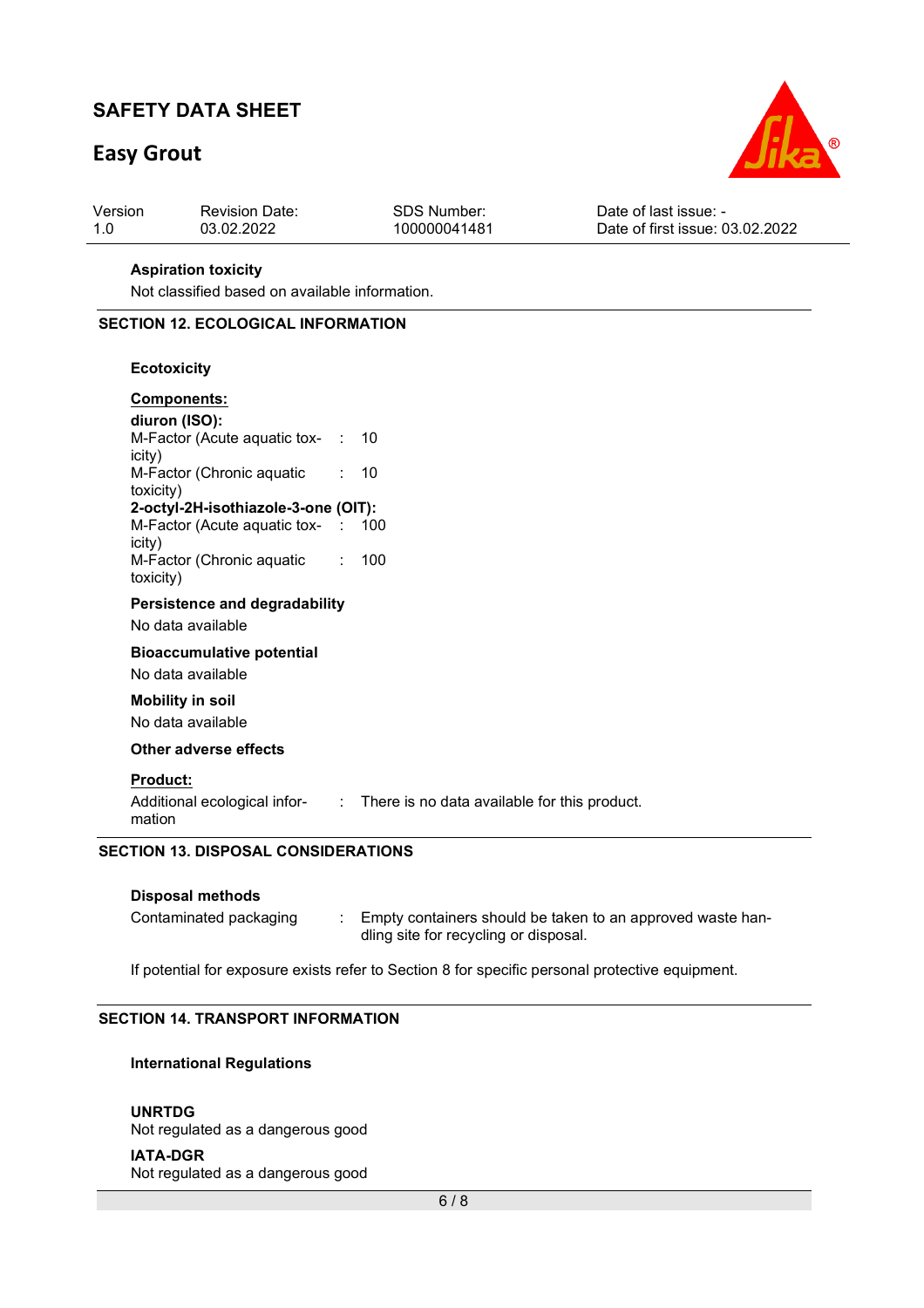# **Easy Grout**



| Version | <b>Revision Date:</b> | SDS Number:  | Date of last issue: -           |
|---------|-----------------------|--------------|---------------------------------|
| 1.0     | 03.02.2022            | 100000041481 | Date of first issue: 03.02.2022 |

#### **IMDG-Code**

Not regulated as a dangerous good

**Transport in bulk according to Annex II of MARPOL 73/78 and the IBC Code** 

Not applicable for product as supplied.

### **National Regulations**

**ADG**

Not regulated as a dangerous good

## **SECTION 15. REGULATORY INFORMATION**

| Safety, health and environmental regulations/legislation specific for the substance or mixture<br>Standard for the Uniform<br>No poison schedule number allocated<br>Scheduling of Medicines and<br>Poisons |                                                                                                                                                                                                                    |
|-------------------------------------------------------------------------------------------------------------------------------------------------------------------------------------------------------------|--------------------------------------------------------------------------------------------------------------------------------------------------------------------------------------------------------------------|
| International Chemical Weapons Convention (CWC)<br>Schedules of Toxic Chemicals and Precursors<br><b>Prohibition/Licensing Requirements</b>                                                                 | Not applicable<br>There is no applicable prohibition,<br>authorisation and restricted use<br>requirements, including for carcino-<br>gens referred to in Schedule 10 of<br>the model WHS Act and Regula-<br>tions. |

### **The components of this product are reported in the following inventories:**  AIIC : Listed introduction

### **SECTION 16. OTHER INFORMATION**

| <b>Revision Date</b><br>Date format     | 03.02.2022<br>dd.mm.yyyy                                                                                                                     |
|-----------------------------------------|----------------------------------------------------------------------------------------------------------------------------------------------|
| <b>Full text of other abbreviations</b> |                                                                                                                                              |
| AU OEL                                  | Australia. Workplace Exposure Standards for Airborne Con-<br>taminants.                                                                      |
| AU OEL / TWA                            | Exposure standard - time weighted average                                                                                                    |
| ADG                                     | Australian Dangerous Goods Code.                                                                                                             |
| ADR.                                    | European Agreement concerning the International Carriage of<br>Dangerous Goods by Road                                                       |
| CAS.                                    | <b>Chemical Abstracts Service</b>                                                                                                            |
| DNEL                                    | Derived no-effect level                                                                                                                      |
| <b>EC50</b>                             | Half maximal effective concentration                                                                                                         |
| <b>GHS</b>                              | Globally Harmonized System                                                                                                                   |
| <b>IATA</b>                             | International Air Transport Association                                                                                                      |
| <b>IMDG</b>                             | International Maritime Code for Dangerous Goods                                                                                              |
| LD50                                    | Median lethal dosis (the amount of a material, given all at<br>once, which causes the death of 50% (one half) of a group of<br>test animals) |